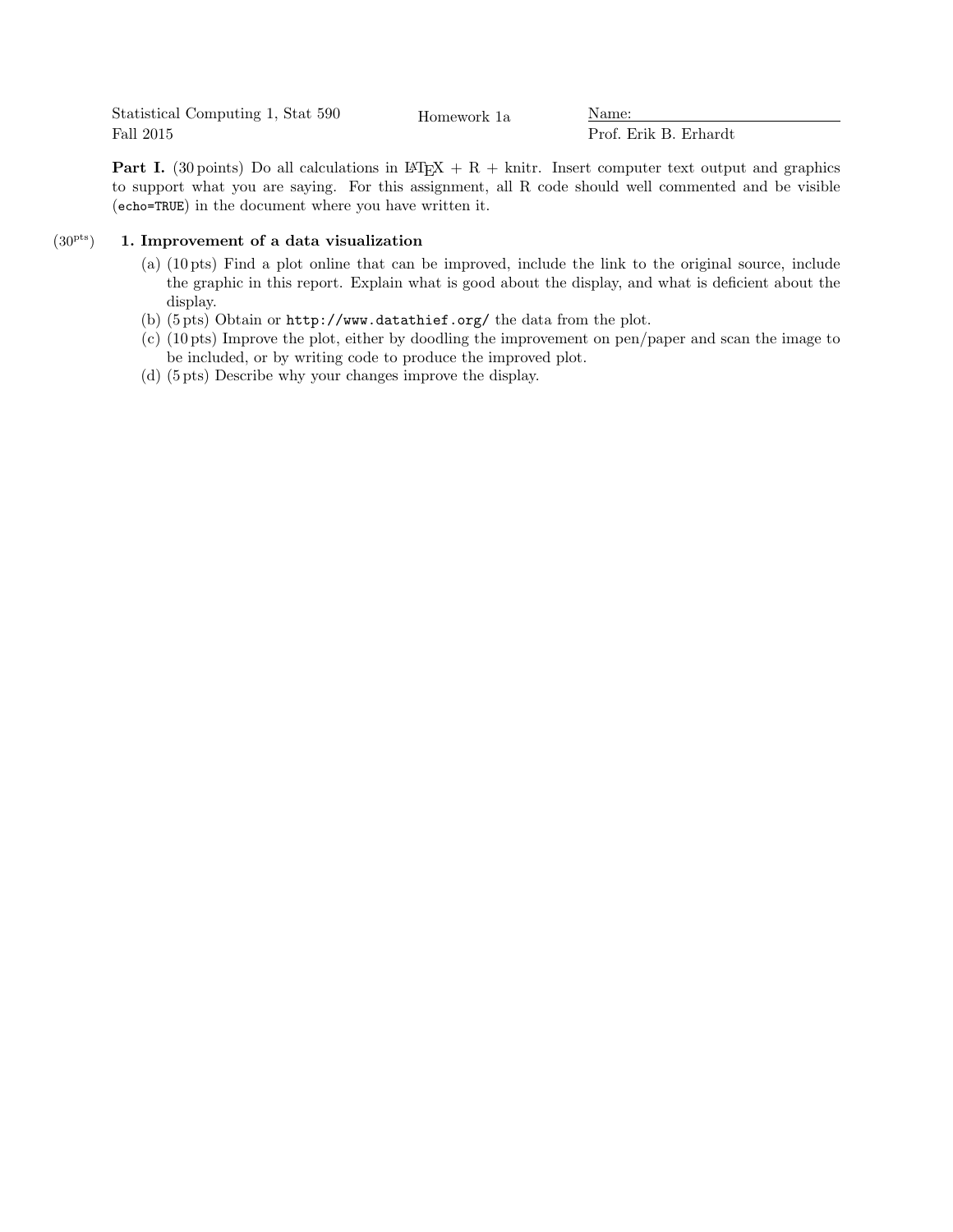# An example

## (a) Plot

Original version from 2010, http://statacumen.com/pub/blog/BrianSanderoff/Party\_by\_age\_line\_chart\_ -\_2008-10.pdf, is shown in Figure 1.

Updated version: http://watchdog.org/wp-content/blogs.dir/1/files/2014/07/nm-voter-registration-by-age.

jpg at http://www.capitolreportnewmexico.com/2014/07/an-opening-for-republicans-in-nm-or-are-independents-flexing-t



Figure 1: Original party by age line chart

Because population size decreases over time, the older people appear to have more political power than they actually do. Evidence that the very old and very young populations are smaller is indicated by the increased variability of the lines in those regions.

### (b) Data

I used http://www.datathief.org/ to extract the data from the first plot. I also obtained NM population numbers from the 2010 census.

#### (c) Improvement

```
# Erik B. Erhardt
# 4/28/2012
# Recreating this plot as a Marimekko mosaic chart
# NM Registered Voters - Party by Age Line Chart (Oct 2008)
# http://rpinc.com/wb/media/reports/Party%20by%20age%20line%20chart%20-%202008-10.pdf
# Census population sizes
# NM population numbers
# http://factfinder2.census.gov/faces/tableservices/jsf/pages/productview.xhtml?pid=DEC_10_SF1_QTP1&prodType=table
ages <- c("15-19", "20-24", "25-29", "30-34", "35-39", "40-44", "45-49", "50-54",
          "55-59", "60-64", "65-69", "70-74", "75-79", "80-84", "85-89", "90-99")
pop.ages <- c(149861,142370,139678,127567,123303,125220,144839,147170,
              136799,120137, 87890, 65904, 50230, 36238, 21622, 10371)
age <- seq(18,99)
pop <- c(rep(pop.ages/5,each=5)[c(4:75)], rep(pop.ages[length(pop.ages)]/10,10))
pop.prop <- pop/sum(pop)
```
# datathief http://rpinc.com/wb/media/reports/Party%20by%20age%20line%20chart%20-%202008-10.pdf

dem <- c( 0.46, 0.46, 0.45, 0.44, 0.40, 0.41, 0.42, 0.43, 0.43, 0.44, 0.46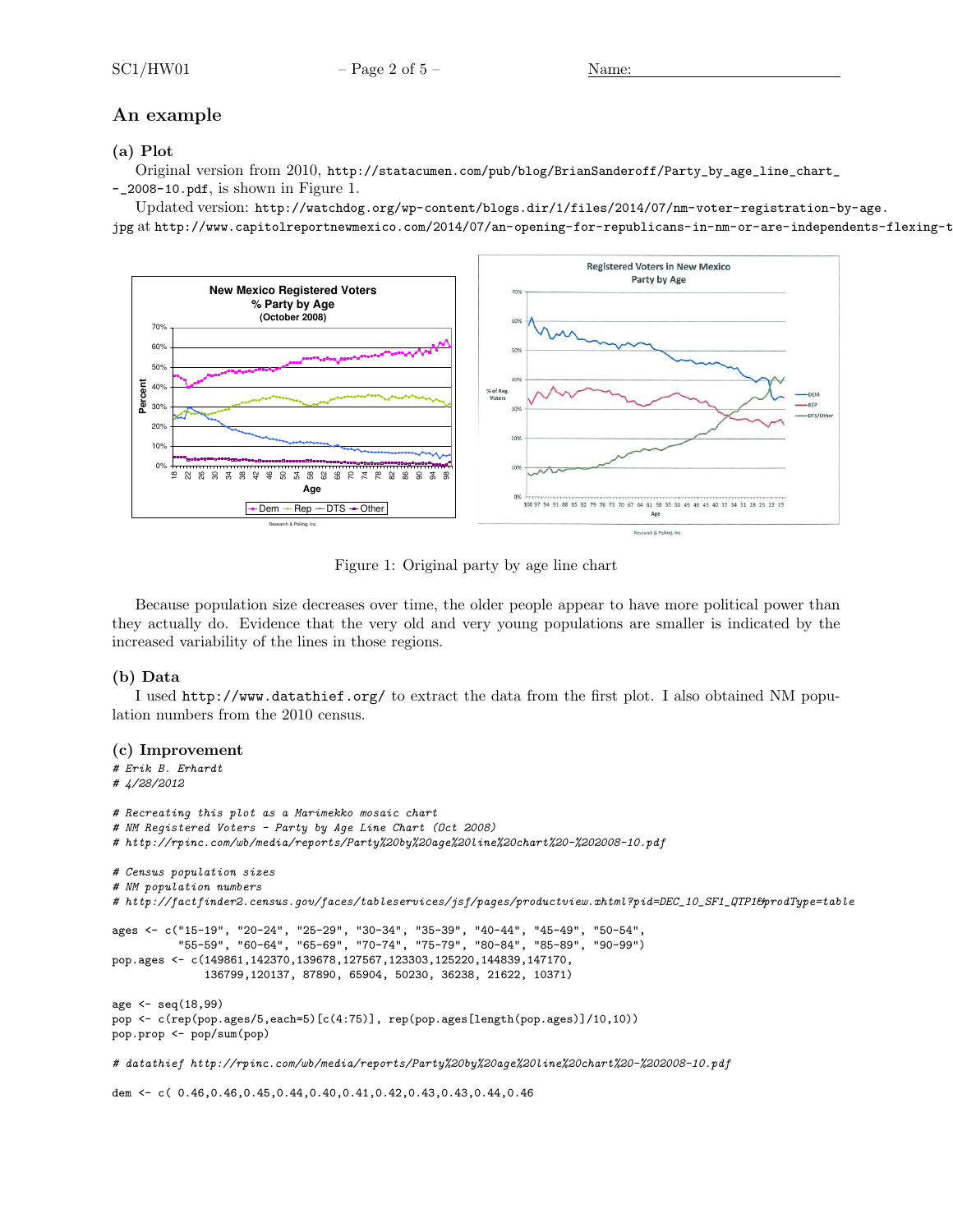,0.46,0.46,0.46,0.47,0.48,0.48,0.48,0.48,0.48,0.48,0.48 ,0.48,0.48,0.49,0.49,0.49,0.49,0.49,0.49,0.49,0.50,0.50 ,0.51,0.52,0.53,0.52,0.53,0.54,0.55,0.55,0.55,0.55,0.54 ,0.54,0.55,0.54,0.54,0.53,0.55,0.55,0.55,0.55,0.55,0.55 ,0.56,0.56,0.56,0.56,0.56,0.56,0.56,0.58,0.58,0.57,0.57 ,0.57,0.57,0.56,0.58,0.56,0.58,0.58,0.58,0.59,0.59,0.61 ,0.59,0.62,0.61,0.62,0.60)

- rep <- c( 0.24,0.25,0.26,0.28,0.28,0.27,0.27,0.27,0.27,0.27,0.26 ,0.27,0.27,0.28,0.28,0.28,0.29,0.30,0.31,0.31,0.32,0.32 ,0.33,0.33,0.33,0.33,0.34,0.34,0.34,0.35,0.35,0.35,0.34 ,0.34,0.34,0.33,0.33,0.33,0.32,0.31,0.31,0.31,0.31,0.32 ,0.33,0.32,0.34,0.34,0.35,0.34,0.35,0.35,0.35 ,0.35,0.35,0.35,0.35,0.36,0.36,0.36,0.36,0.35,0.34,0.34 ,0.35,0.35,0.34,0.34,0.36,0.35,0.36,0.35,0.34,0.35,0.34 ,0.34,0.33,0.34,0.33,0.32,0.30,0.31)
- dts <- c( 0.26,0.25,0.25,0.24,0.30,0.29,0.28 ,0.28,0.26,0.26,0.24,0.24,0.23,0.23,0.21,0.20,0.19,0.19 ,0.18,0.18,0.17,0.17,0.16,0.16,0.15,0.15,0.14,0.15,0.14 ,0.14,0.13,0.13,0.13,0.12,0.12,0.12,0.12,0.12,0.12,0.12 ,0.12,0.12,0.12,0.12,0.11,0.11,0.10,0.10,0.11,0.10,0.09 ,0.09,0.09,0.08,0.08,0.08,0.08,0.07,0.07,0.07,0.07,0.07 ,0.07,0.07,0.07,0.07,0.07,0.07,0.07,0.07,0.07,0.06,0.06 ,0.07,0.07,0.07,0.06,0.06,0.04,0.06,0.05,0.06)
- other <- c( 0.05,0.05,0.05,0.05,0.03,0.03,0.04,0.04,0.04,0.04,0.04 ,0.04,0.04,0.04,0.04,0.04,0.04,0.03,0.03,0.03,0.03,0.03 ,0.03,0.03,0.03,0.03,0.03,0.02,0.03,0.03,0.03,0.03,0.03 ,0.03,0.03,0.03,0.03,0.03,0.03,0.03,0.03,0.03,0.03,0.03 ,0.02,0.02,0.02,0.02,0.02,0.02,0.02,0.02,0.02,0.02,0.02 ,0.02,0.02,0.02,0.02,0.02,0.02,0.02,0.02,0.02,0.02,0.01 ,0.02,0.02,0.01,0.01,0.02,0.01,0.01,0.02,0.01,0.02,0.01 ,0.01,0.01,0.00,0.01,0.02)

```
all <- data.frame(dem, rep, dts, other)
rowSums(all)
## [1] 1.01 1.01 1.01 1.01 1.01 1.00 1.01 1.02 1.00 1.01 1.00 1.01 1.00
## [14] 1.01 1.00 1.00 1.00 1.00 1.00 1.00 1.00 1.00 1.00 1.00 1.00 1.00
## [27] 1.00 1.00 1.00 1.01 1.00 1.01 1.00 1.00 1.01 1.01 1.00 1.01 1.01
## [40] 1.01 1.01 1.01 1.01 1.01 1.00 1.00 1.00 1.00 1.01 1.01 1.01 1.01
## [53] 1.01 1.00 1.00 1.01 1.01 1.01 1.01 1.01 1.01 1.00 1.01 1.01 1.01
## [66] 1.00 1.00 1.00 1.00 1.01 1.01 1.00 0.99 1.02 1.01 1.02 1.01 1.00
## [79] 1.00 0.99 0.98 0.99
# correct rounding errors from datathief
for (i in 1:1ength(age)) {
 all[i,] \leftarrow all[i,]/sum(all[i,]);
}
rowSums(all)
## [1] 1 1 1 1 1 1 1 1 1 1 1 1 1 1 1 1 1 1 1 1 1 1 1 1 1 1 1 1 1 1 1 1 1
## [34] 1 1 1 1 1 1 1 1 1 1 1 1 1 1 1 1 1 1 1 1 1 1 1 1 1 1 1 1 1 1 1 1 1
## [67] 1 1 1 1 1 1 1 1 1 1 1 1 1 1 1 1
## getting data list above
# x \leftarrow scan()# [datathief numbers]
#
# round(matrix(x,ncol=2,byrow=TRUE)[,2],2)
# plot(round(matrix(x,ncol=2,byrow=TRUE)[,1],0))
```
# following example from http://learnr.wordpress.com/2009/03/29/ggplot2\_marimekko\_mosaic\_chart/

#### ################################################################################

df <- data.frame( segment = age , segpct =  $pop.pop * 100$ , Other =  $all$other * 100$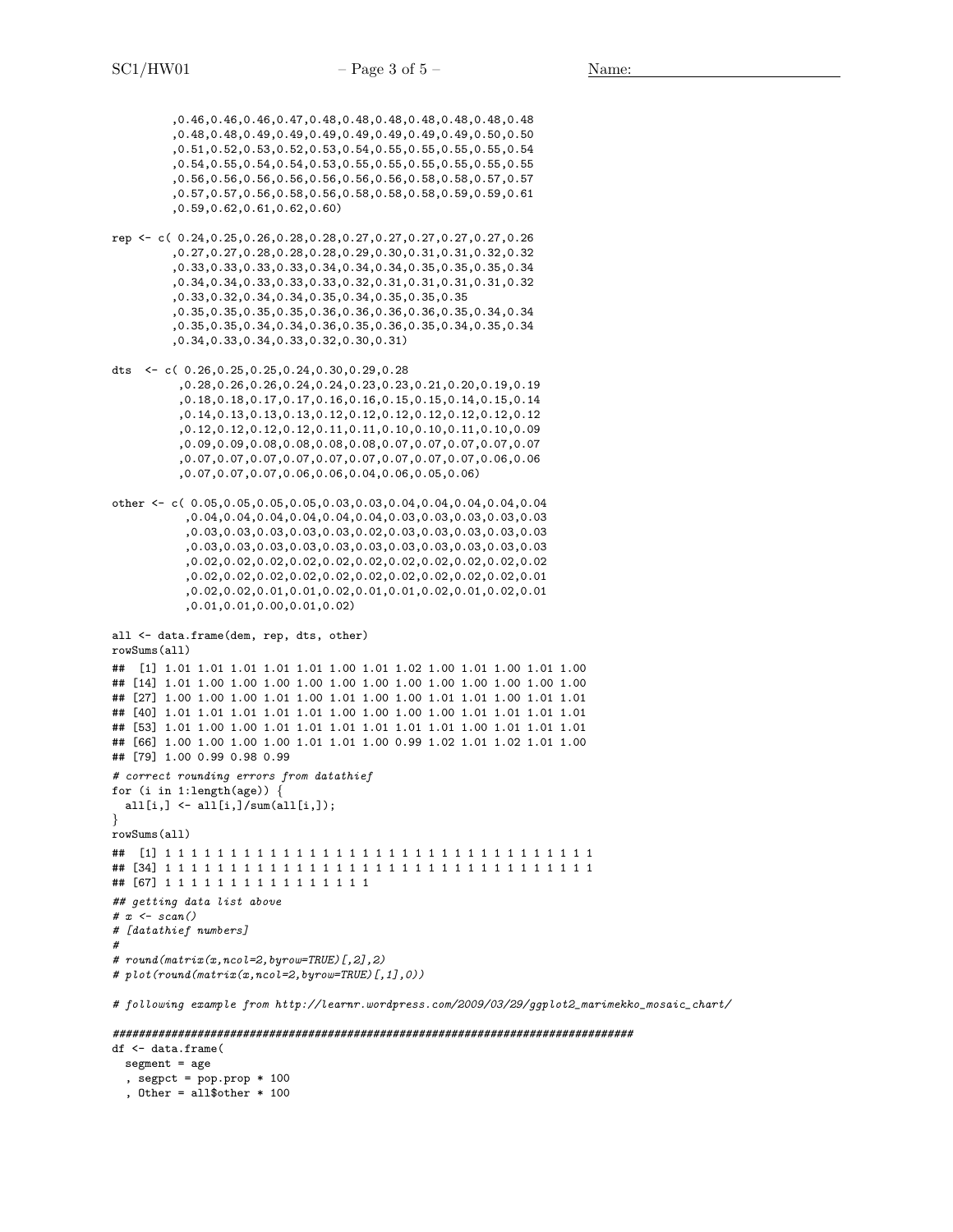```
%, DTS = all$dts * 100<br>
%, Rep = all$rep * 100, Rep = all$rep, Dem = all$dem * 100\lambdadf$xmax <- cumsum(df$segpct)
df$xmin <- df$xmax - df$segpct
df$segpct <- NULL
library(ggplot2)
library(reshape)
library(plyr)
dfm \leftarrow melt(df, id = c("segment", "xmin", "xmax"))
dfm1 <- ddply(dfm , .(segment), transform, ymax = cumsum(value))
dfm1 <- ddply(dfm1, .(segment), transform, ymin = ymax - value)
dfm1$xtext \leftarrow with(dfm1, xmin + (xmax - xmin)/2)
dfm1$ytext <- with(dfm1, ymin + (ymax - ymin)/2)
dfm1$segmentlabel <- rep("",length(dfm1$segment))
ss <- ((dfm1$segment %% 5)==0); # every 5 years, display age
dfm1$segmentlabel[ss] <- dfm1$segment[ss]
dfm1$segmentlabel[(dfm1$segment==18)] <- "age"
p <- ggplot(dfm1, aes(ymin = ymin, ymax = ymax, xmin = xmin, xmax = xmax, fill = variable))
p \leftarrow p + \text{geom\_rect}(\text{colour} = I("grey"), \text{alpha=0.75, size=.01) +}xlab("Percentage age distribution") +
  ylab("Percent registered voter for party by age") +
  labs(title="NM Registered Voters - Party by Age (Oct 2008)")
p \leftarrow p + \text{geom\_text}(\text{aes}(x = xtext, y = ytext,label = ifelse(segment == 20, paste(variable), " ")), size = 3.5)
# This removes all legends
p <- p + theme(legend.position="none")
p \leftarrow p + \text{ theme_bw()}p \leftarrow p + \text{geom\_text}(aes(x = xtext, y = -3, label = paste(dfm1$)segmentlabel))), size = 3)
print(p)
```